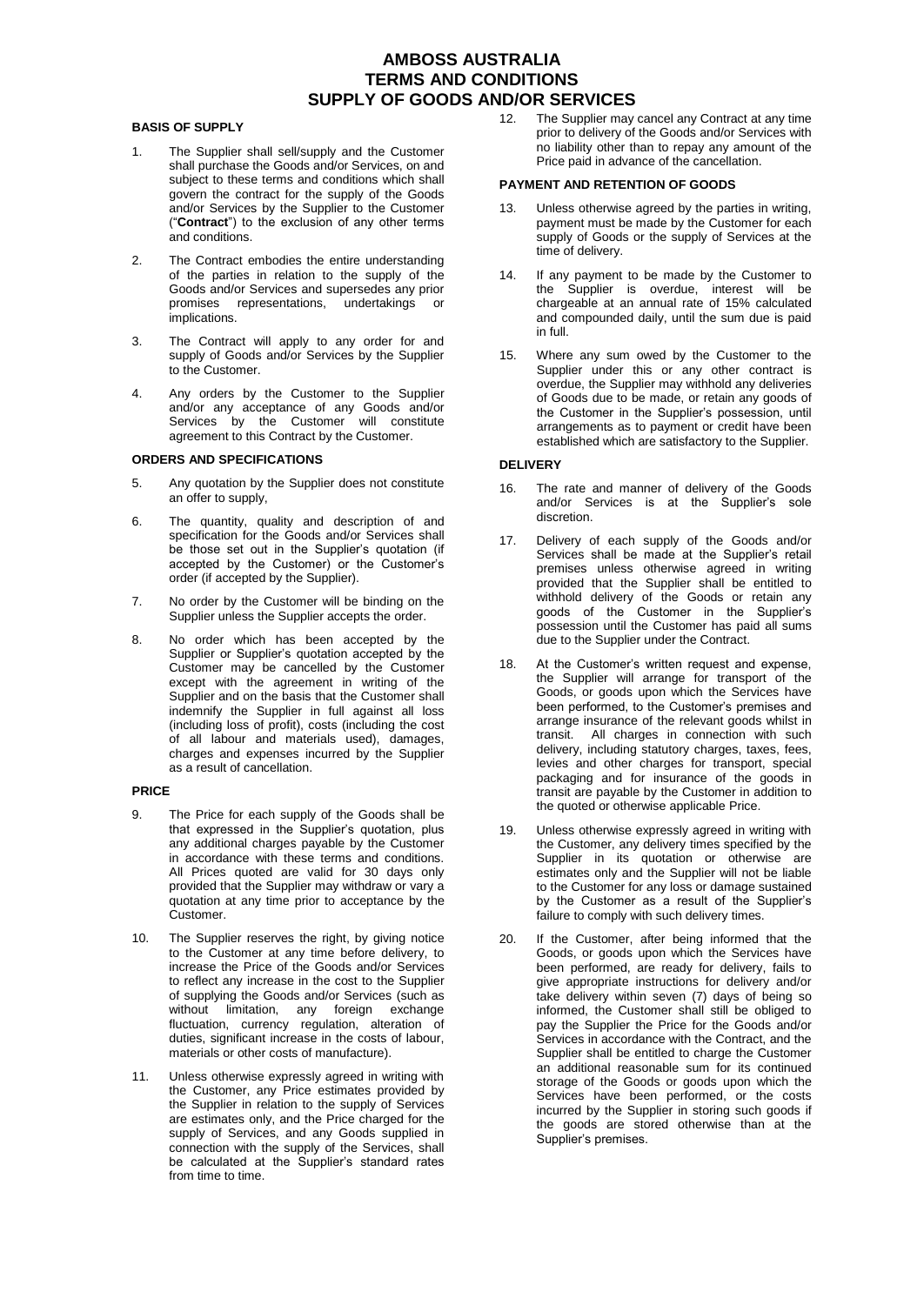# **STORAGE**

- 21. The Supplier shall be entitled to store the Goods (or any of them) at its own premises or elsewhere at the Customer's expense.
- 22. The expenses that the Supplier may charge to the Customer include all costs of storage incurred by the Supplier including insurance of the Goods while stored notwithstanding that the risk in the Goods has passed to the Customer.

#### **RISK AND PROPERTY**

- 23. If the Goods are to be delivered by the Supplier to a place nominated by the Customer, the risk therein shall pass to the Customer when they are tendered for delivery at that place.
- 24. If the Goods are to be collected by the Customer from the Supplier's premises, the risk shall pass to the Customer when they are loaded onto the Customer's vehicle or that of its carrier or other agent or representative or at such time as they are available for loading onto that vehicle and would have been loaded onto it had the Customer duly collected them.
- 25. In the event that the Goods are withheld by the Supplier in accordance with these terms and conditions, risk in the Goods shall pass to the Customer at such time as the Customer would have been able to collect the Goods had the Supplier not been withholding them.
- 26. Notwithstanding delivery and the passing of risk in the Goods, or any other provision of these Conditions, the property in and title to the Goods shall not pass to the Customer until the Supplier has received, in cash or cleared funds, payment in full of the Price of the Goods and all other Goods agreed to be sold by the Supplier to the Customer and any other amounts payable to the Supplier for which payment is then due.
- 27. Until such time as the property in the Goods passes to the Customer (and provided the Goods are still in existence and have not been resold), the Supplier shall be entitled at any time to require the Customer to deliver up the Goods to the Supplier and, if the Customer fails to do so forthwith, to enter upon any premises of the Customer or any third party where the Goods are stored and repossess the Goods and thereafter keep, resell or otherwise deal with the Goods.
- 28. In the event of the Supplier exercising its rights to enter onto the premises of the Customer and repossess the Goods, the Customer agrees to indemnify the Supplier against any costs, expenses, claims, damages or demands it may suffer through re-taking possession of the Goods.
- 29. The Customer shall not be entitled to sell pledge or in any way charge by way of security for any indebtedness any of the Goods which remain the property of the Supplier, but if the Customer does so all moneys owing by the Customer to the Supplier shall (without prejudice to any other rights or remedies of the Supplier) forthwith become due and payable, and the Customer is deemed to hold all moneys so received on trust for the Supplier until the Supplier has secured full payment for the Goods.
- 30. Until title passes, the Customer must:
	- (a) keep the Goods in good and marketable condition;
	- (b) ensure that all repairs or replacements which may be required to the Goods shall be effected by the Supplier or its duly appointed agent or representative at the cost of the Customer; and
	- (c) ensure that the Goods are kept separate and identifiable from other goods.

#### **INSTALLATION AND TESTING**

- 31. The Supplier may (but is not obliged to) agree to install and/or test some or all of the Goods at the Customer's premises and may impose an additional charge for such installation or testing, including without limitation reasonable travel expenses incurred by the Supplier's personnel in performing such installation and/or testing at the premises of the Customer or elsewhere. If the Supplier does install or test some or all of the Goods:
	- (a) the Supplier shall be under no liability whatsoever for any loss or damage whatsoever direct or consequential and howsoever caused to the Customer, its employees or contractors or to any third party during or as a result of or in connection with the installation or testing; and
	- (b) the Customer shall indemnify the Supplier against any loss or damage caused to the Supplier, its employees or contractors (including any loss or damage which these persons may cause to any other person) during or as a result of or in connection with the installation or testing.
- 32. For the avoidance of doubt, it is expressly declared that notwithstanding that the Supplier has undertaken to install and/or the Goods, the Goods shall be treated as delivered to the Customer when the same are presented by the Supplier at such place as the Customer shall have nominated.

#### **WARRANTIES AND LIABILITIES**

- 33. Subject to the provisions of this clause, the Supplier will not be liable in respect of defects or deficiency in or damage to the Goods and/or Services unless such defects or damage are caused or contributed to by the Supplier, its employees or agents.
- 34. The Supplier will not be liable for any defect or deficiency in or damage to the Goods and/or Services unless the Customer gives the Supplier written notice of the existence of and nature of the defect or damage within 7 days of the Customer becoming aware of the defect, deficiency or damage.
- 35. The Supplier does not provide any warranty with respect to any of the Goods which are not manufactured by the Supplier. Manufacturers' warranties may apply in respect of such goods and the Supplier shall provide the Customer with all details of the manufacturers' warranties and do all such things as are reasonably necessary to enable the Customer to receive the benefit of any manufacturers' warranties.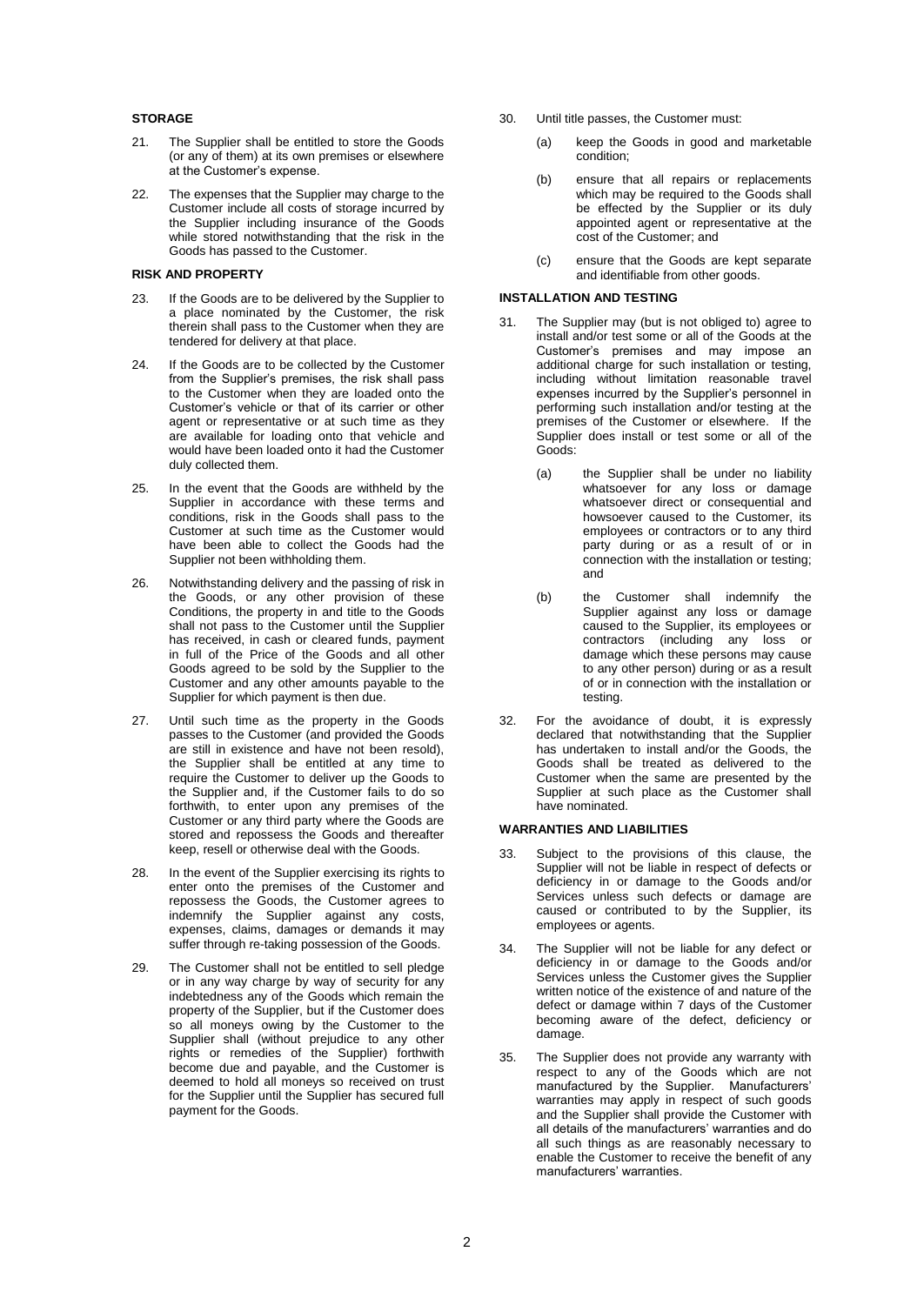- 36. To the maximum extent permitted by law:
	- (a) all terms and warranties expressed or implied by any legislation, the common law, equity, trade custom or usage or otherwise in relation to the Goods, the Services or the Contract are expressly excluded;
	- (b) the Supplier is not liable in any way for any direct, indirect or consequential loss (including but not limited to any loss of actual or anticipated profits, revenues,<br>savings, production, business, savings, production, business, opportunity) or damage arising out of or in connection with the Goods, the Services or the Contract including without limitation loss or damage caused by:
		- (i) the Supplier's negligence; or
		- (ii) any fundamental breach of the Contract;
	- (c) without limiting the generality of clause (b), the Supplier is not liable in any respect for any loss or damage arising from or in connection with the Customer's use of the Goods including without limitation any liability or loss whatsoever suffered by third parties, including consumers and the Customer's customers, caused directly or indirectly by or from any items, materials or goods produced using or incorporating the Goods; and
	- (d) the Customer agrees to indemnify and keep the Supplier indemnified from and against all actions, claims, proceedings, costs, losses and damages incurred or awarded in respect of or arising directly or indirectly out of the Customer's use of the Goods including without limitation loss or liability in the nature referred to in clause (c).
	- (e) the Customer agrees and acknowledges that, if the Supplier has requested the Customer to complete a commissioning report and return this to the Supplier to be checked and approved, that the warranty will not apply until such commissioning report is returned checked and approved by the Supplier.
- 37. To the extent that any legislation or law implies any term or warranty or prohibits provisions in a contract excluding or modifying the application of, exercise of or liability under that term or warranty, the liability of the Supplier for breach of that term or warranty is limited, at the discretion of the Supplier, to, in respect of goods:
	- (a) the replacement of the relevant Goods or the supply of equivalent goods;
	- (b) the repair of the relevant Goods; or
	- (c) the payment of the cost of replacing the relevant Goods or of acquiring equivalent goods,

or in respect of services:

- (a) the supply of the Services again; or
- (b) the payment of the cost of having the Services supplied again.

38. To the extent that the Supplier is held to be liable to the Customer for a monetary amount in respect of any actions, claims, proceedings, costs, losses and damages incurred by the Customer in connection with the Goods, the Services or the Contract despite the provisions of this paragraph, the Supplier's liability to the Customer is limited to an amount equal to the amount of the Price paid by the Customer to the Supplier under the Contract for those particular Goods and/or Services giving rise to the claim.

## **INITIAL DEFECTS**

- 39. The Customer shall be responsible for inspecting the Goods, or the goods upon which the Services are performed, on delivery and shall notify the Supplier in writing immediately if there is any damage, discrepancy, defect or shortage, or in the event of non-delivery. The Customer shall have no claim in respect of any defect which should have been apparent on a reasonable visual examination of the Goods, unless the conditions of claus[e 42](#page-2-0) are satisfied.
- 40. If the quantity of Goods delivered does not correspond with the quantity required to be delivered in that supply, the Customer shall not be entitled to reject that supply but shall be entitled only:
	- (a) if the quantity delivered is less than the contract quantity at the Supplier's option, to a further delivery of Goods to make up the deficiency or a refund of an appropriate part of the purchase Price; or
	- (b) if the quantity delivered exceeds the contract quantity, to return the excess or to retain the whole, in which case the Price shall be adjusted accordingly at the contract rate then prevailing,

provided that the Customer shall have no entitlement whatsoever in respect of that deficiency unless the conditions in clause 42 hereof are satisfied.

- 41. The Customer shall have no claim in respect of the fact that the Goods delivered are of the wrong description unless the conditions of clause [42](#page-2-0) are satisfied.
- <span id="page-2-0"></span>42. The conditions before referred to are that:
	- (a) the receipt for the Goods is qualified by a remark to that effect; and
	- (b) the claim is made upon the Supplier in writing within 2 business days of delivery.
- 43. In any event, the Customer shall be treated as having accepted any supply of the Goods or supply of Services if it accepts their delivery.

#### **DEFAULT AND TERMINATION**

- 44. The Contract can be immediately terminated by the Supplier, or the Supplier can immediately suspend the performance of the Contract if the Customer:
	- (a) fails to make any payment which pursuant to the Contract it is required to make to the Supplier;
	- (b) commits or allows to be committed any breach or non-observance of any of the other obligations on its part to be performed and/or observed hereunder, and fails to remedy or to take effective action to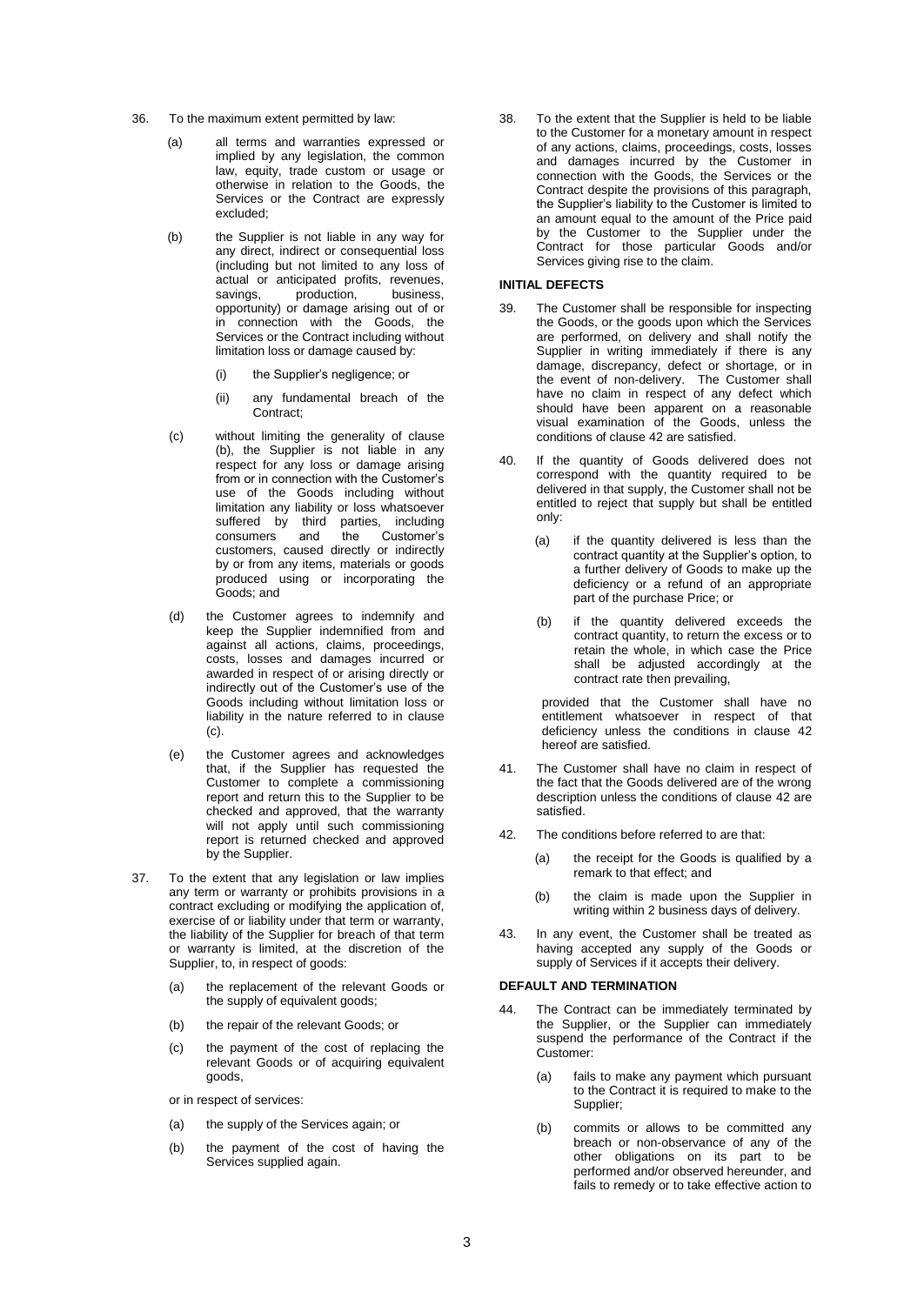remedy that breach or non-observance, so far as reasonably practical, within seven (7) days after being requested in writing by the Supplier to do so; or

- (c) threatens or resolves to become or is in jeopardy of becoming subject to any form of insolvency administration or ceases or threatens to cease conducting its business in the normal manner.
- 45. The Customer shall be entitled to terminate the Contract if:
	- (a) the Supplier, having contracted to supply the Goods and/or Services, notified the Customer in writing thereafter that it is unable or unwilling to supply the Goods and/or Services; or
	- (b) the Supplier commits or allows to be committed any breach or non-observance of any of the other obligations on its part to be performed and/or observed hereunder, and fails to remedy or to take effective action to remedy that breach or nonobservance, so far as reasonably practical, within seven (7) days after being requested in writing by the Customer to do so.
- 46. Termination of the Contract does not affect or prejudice any rights the parties had accrued prior to the termination and does not affect or limit the parties' ability to exercise any other rights under the Contract, at law or in equity.

# **FORCE MAJEURE**

47. The Supplier will not be liable to the Customer for any loss or damage caused by delay in the performance or non-performance of any of its obligations hereunder where the same is occasioned by any cause whatsoever that is beyond its reasonable control including but not limited to an act of God, war, civil disturbance, requisitioning, governmental or parliamentary restrictions, prohibitions or enactments of any kind, import or export regulations, strike lock-out or trade dispute (whether involving its own employees or those of any other person), difficulties in obtaining workmen or materials, breakdown of machinery, fire or accident.

#### **GENERAL**

- 48. No waiver by the Supplier of any breach of the Contract by the Customer shall be considered as a waiver of any subsequent breach of the same or any other provision.
- 49. All illustrations, drawings, capacity and consumption data or other documents supporting or forming part of the quotation ("**the Confidential Information**") shall be considered confidential and shall remain the property of the Supplier at all times. The confidential information shall not be disclosed or made available to any other person, corporation or other entity without the prior written consent of the Supplier, which consent may be withheld in the Supplier's absolute discretion.
- 50. The Customer must, at the Customer's expense, obtain all Approvals necessary for an incidental to the supply of the Goods and/or Services. The Contract for the supply of Goods and/or Services shall at all times be conditional upon import licences, finance, permits and other Government requirements being satisfied.
- 51. For the Goods to be classified, the regulations of the Classification Authority may require a calculation of the propulsion system. The Supplier suggests that this calculation also be made for non-classified engines. If, because of a negative calculation result, modifications to the Customer's drive system are necessary, the Customer shall bear the cost incurred as a result of these modifications. Any warranty in respect of the Goods shall not apply if failures occur because of torsional vibrations.
- 52. The Contract is governed by, and shall be construed and interpreted in accordance with the laws in force in the State of Western Australia and the parties submit to the non-exclusive jurisdiction of the courts of the State of Western Australia.
- 53. Notwithstanding the above, the parties agree that they have entered into the Contract in good faith and will make every effort to reach an amicable settlement of any differences of opinions that may arise.
- 54. If any provision of the Contract is determined to be void by any court then that determination shall not affect any other provision of the Contract which shall otherwise remain in full force and effect.
- 55. An amendment or variation to the Contract is not effective unless it is in writing and signed by the parties.
- 56. A notice or other communication ("**Notice**") connected with the Contract has no legal effect unless it is in writing and sent by post, postage prepaid, to the address of the addressee set out in the Contract or subsequently notified; sent by facsimile to the facsimile number of the addressee; sent by email to their email address or otherwise delivered at the address of the addressee set out in the Contract or subsequently notified. A Notice will be treated as given and received:
	- (a) if sent by post, on the  $3<sup>rd</sup>$  business day after posting;
	- (b) if sent by facsimile, on the next business day (provided that at the conclusion of the transmission the sender's facsimile machine issues a transmission report which indicates that the relevant number of pages comprised in the Notice have been sent);
	- (c) if sent by email, it will be treated as received on that day or
	- (d) if otherwise delivered, upon delivery.
- 57. The Customer shall not be entitled to withhold any payment due under the Contract (including without limitation payment of the Price), the Customer remains obliged to pay for the Goods in accordance with the terms of the Contract and the Customer shall not be entitled to reject any such Goods until the Supplier has had a reasonable opportunity to investigate any such claim and perform such further work upon the Goods as the Supplier may consider necessary.
- 58. If goods and services taxation ("**GST**") is payable in connection with the supply of the Goods or any other Goods and/or Services supplied by the Supplier to the Customer under the Contract, the Customer must pay to the Supplier the amount of GST payable in respect of the sale or supply.